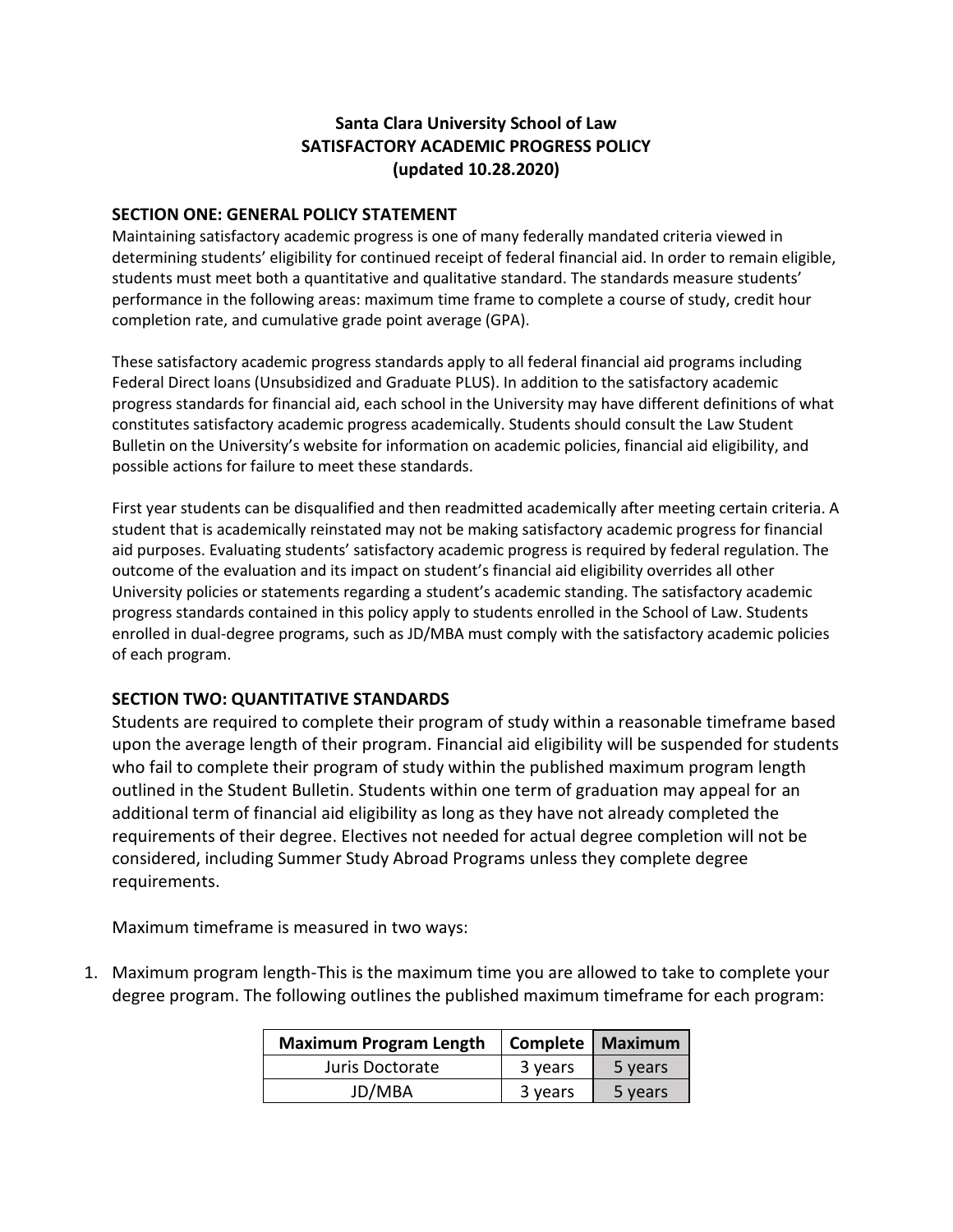|     | . year<br>ᅩ             | 2 years |
|-----|-------------------------|---------|
| MLS | year<br><u>. на стр</u> | vears   |

2. Credit hours attempted – with the exception of audited courses, all attempted credits applied to a student's degree program count towards the maximum timeframe whether financial aid was received or not.

| <b>Maximum Credit Hours</b> | Complete | <b>Maximum</b> |
|-----------------------------|----------|----------------|
| Juris Doctorate             | 86       | 129            |
| JD/MBA                      | 86       | 129            |
| I I M                       | 24       | 36             |
| MI S                        | วร       |                |

Credit hours included in credit hours attempted are comprised of all credits applied to a student's degree program including:

All transfer credits applied to a student's degree program

 All attempted coursework even if no credits were earned due to withdrawal, incompletes, unsatisfactory, no grade, or failing grades

 All transfer credits applied to a student's degree program from domestic and international study abroad programs

Credit/No credit courses, Satisfactory/Unsatisfactory courses

All repeated coursework

Courses not included in the 150% maximum:

Audited courses

Failure to complete degree requirements within either published timeframe will result in a loss of federal financial aid eligibility.

# **Credit Hour Completion Rate**

The credit hour completion rate reflects the pace at which students must progress through their education program to ensure that they are able to complete their program within the maximum time frame. At the end of each term, students' academic progress will be measured by comparing the cumulative number of attempted credit hours against the cumulative number of credit hours earned. For all students, attempted hours is defined as all courses in which they are enrolled after the add/drop period has ended for the term and for which academic credit will be earned. This means that courses from which students withdraw after the add/drop period has ended will be considered attempted hours. All attempted hours will be counted whether or not financial aid was received.

Attempted hours also include the following courses:

- Withdrawals, incompletes, no grades and failing grades
- Failing grades in pass/fail courses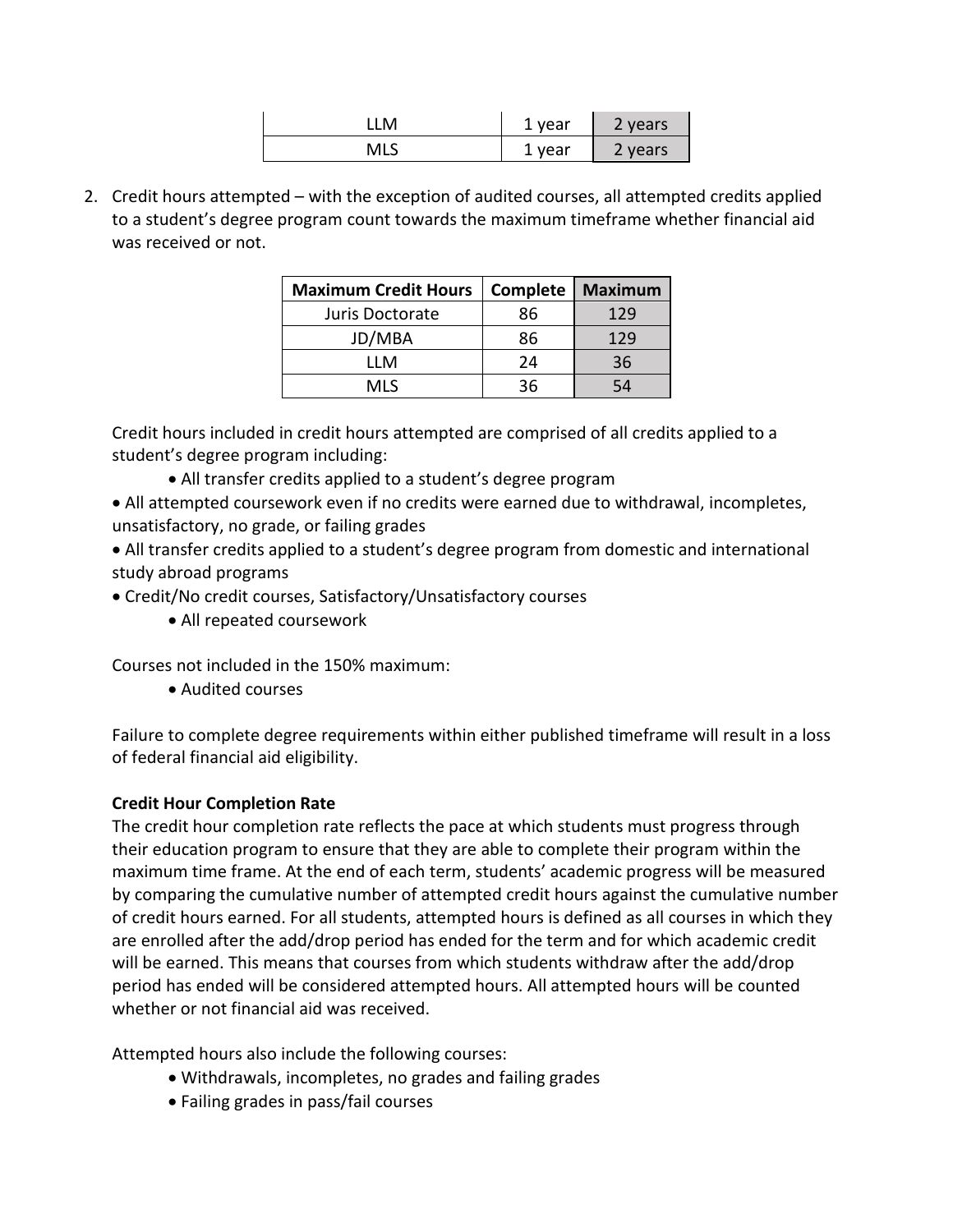- Grades of U in S/U courses (satisfactory/unsatisfactory)
- Courses taken as credit/no credit
- Repeated coursework
- Transfer credits, including credits from domestic and international study abroad programs

All students, whether full-time or part-time are expected to complete 67% of cumulative attempted credit hours during all terms of enrollment, including summer.

### **SECTION THREE: QUALITATIVE STANDARDS**

Please refer to the University's Student Bulletin, and the academic policies for the School of Law, for additional information on the University's grading system and how grade point averages are impacted by incompletes, withdrawals, repeat courses and transfer credits.

### **Cumulative GPA**

All students enrolled in the School of Law are required to maintain a cumulative GPA of 2.33. Grades earned during a summer session may not be used to raise a student's GPA from the prior academic year. Failure to achieve or maintain a 2.33 GPA will result in one warning term in which the student must bring their overall GPA up to 2.33. Failure to do so will result in a loss of eligibility for federal financial aid programs. Students that lose their eligibility may appeal by submitting a Satisfactory Academic Progress Appeal and supporting documentation outlined in the appeal process.

### **Reinstatement**

Students who are academically disqualified by the Law School and are reinstated are required to submit a Satisfactory Academic Progress Appeal to have their financial aid eligibility reinstated. Academic readmission is not a guarantee of financial aid reinstatement.

### **Directed Study**

Readmitted students are subject to the Directed Study policy as outlined in the Law School Student Bulletin section on [Academic Policies.](https://law.scu.edu/bulletin/academic-policies/) This policy serves as an academic plan for financial aid appeal purposes. If a Satisfactory Academic Progress Appeal is granted, students will be evaluated each term to insure they are meeting SAP policy on a term & overall basis. Continuation of eligibility for financial aid purposes once an appeal is granted requires a student to achieve a 2.33 GPA at the end of each term and be progressing toward reaching the overall GPA requirement of 2.33.

# **SECTION FOUR: EVALUATION OF ACADEMIC PROGRESS**

At the end of each term, students will be evaluated for satisfactory academic progress. Students who do not meet satisfactory academic progress will be notified of their status by email to their University email address. The process is as follows:

 **WARNING:** Student has dropped below 2.33 overall GPA and is issued a warning. No appeal is needed and if the student successfully meets the 2.33 overall GPA by the end of the warning term, their status will be considered satisfactory.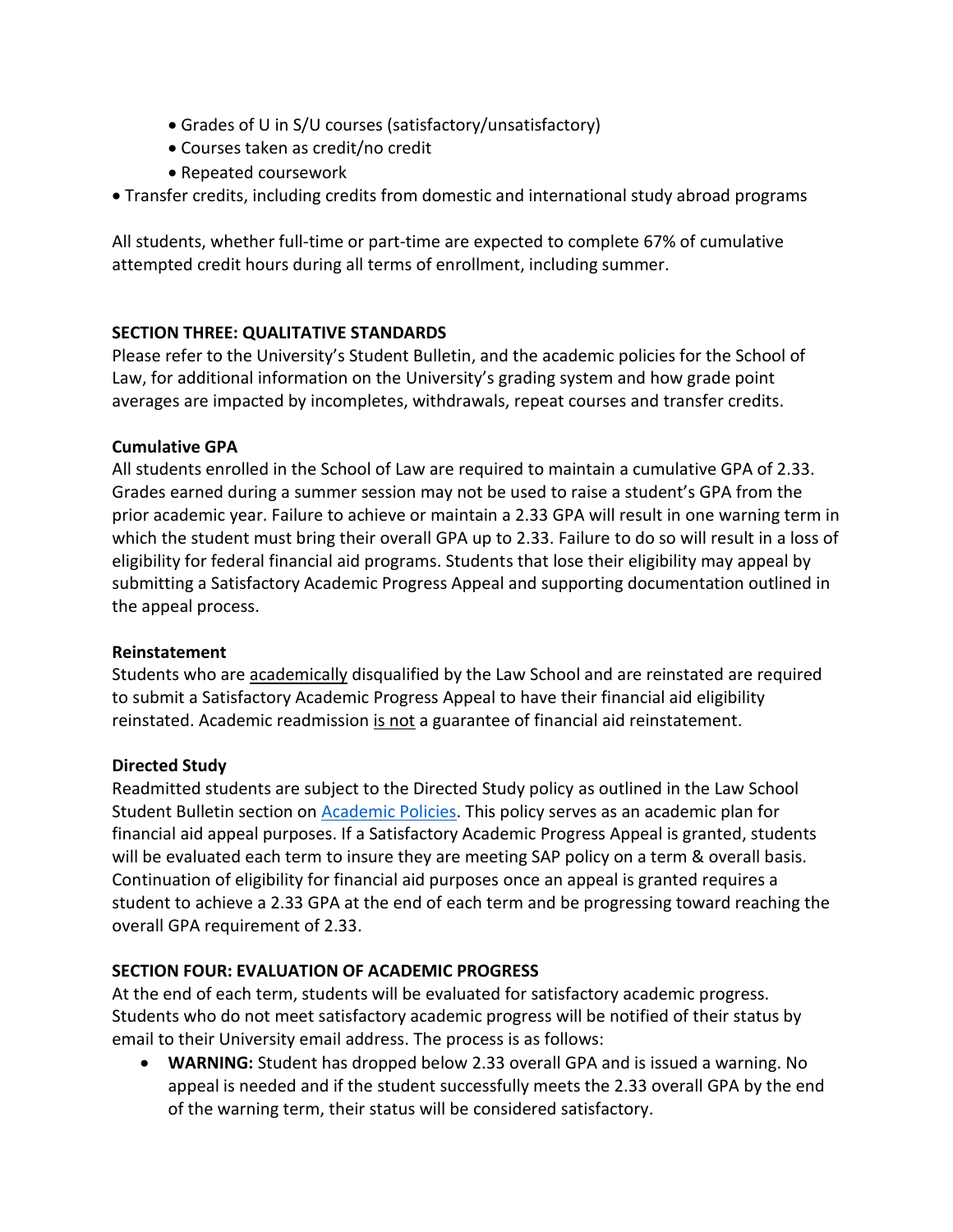**INELIGIBLE:** If a student fails to achieve a 2.33 overall GPA after a term of warning they will no longer be eligible for federal financial aid. Any federal aid the student has received for the term in which they lose eligibility will be cancelled. The student may submit an appeal to have their aid reinstated following the process outlined below.

#### **SECTION FIVE: THE APPEAL PROCESS**

Students who lose their financial aid eligibility due to failure to meet the satisfactory academic progress may appeal their status. Students who wish to appeal their financial aid eligibility must complete and submit the following:

#### 1. Satisfactory Academic Progress Appeal – available on our website

2. An attached statement describing the specific reason(s) beyond your control (events and/or circumstances) that directly contributed to the lack of meeting the satisfactory academic progress requirements and the steps you are taking to make sure you are successful.

3. Any documentation to support your appeal

Once the completed appeal is received, the information will be reviewed by the Law Admissions and Financial Aid Office. Based upon the documentation submitted, the Law Admissions and Financial Aid Office will approve or deny the appeal. Students will be notified of the decision by email no later than two weeks after the completed appeal is received.

### **Appeal decisions of the Law Admissions and Financial Aid Office**

1. The Law Admissions and Financial Aid Office may deny a student's appeal. A student with a denied appeal will not be eligible for federal financial aid until they are able to meet the satisfactory academic progress standards. They may elect to apply for a private education loan to cover their educational expenses if unable to pay out of pocket.

- 2. The Law Admissions and Financial Aid Office may approve a student's appeal:
	- Based upon circumstances and the ability to meet requirements within one term, **OR**
	- In extended cases, based on participation in a directed study plan administered by the Office of Academic and Bar Success and the student as outlined in the Law School Student Bulletin section on [Academic Policies.](https://law.scu.edu/bulletin/academic-policies/)
		- $\circ$  In such a case, the student granted an appeal that will exceed one term will be required to meet the satisfactory academic progress standards set forth in this policy each term they are not meeting the requirements and demonstrate progress toward reaching satisfactory academic progress.

#### **AND**

 $\circ$  If the student fails to meet satisfactory academic progress minimums for any term of the approved appeal, the student will not eligible for financial aid until they meet the satisfactory academic progress standards or successfully appeals their status.